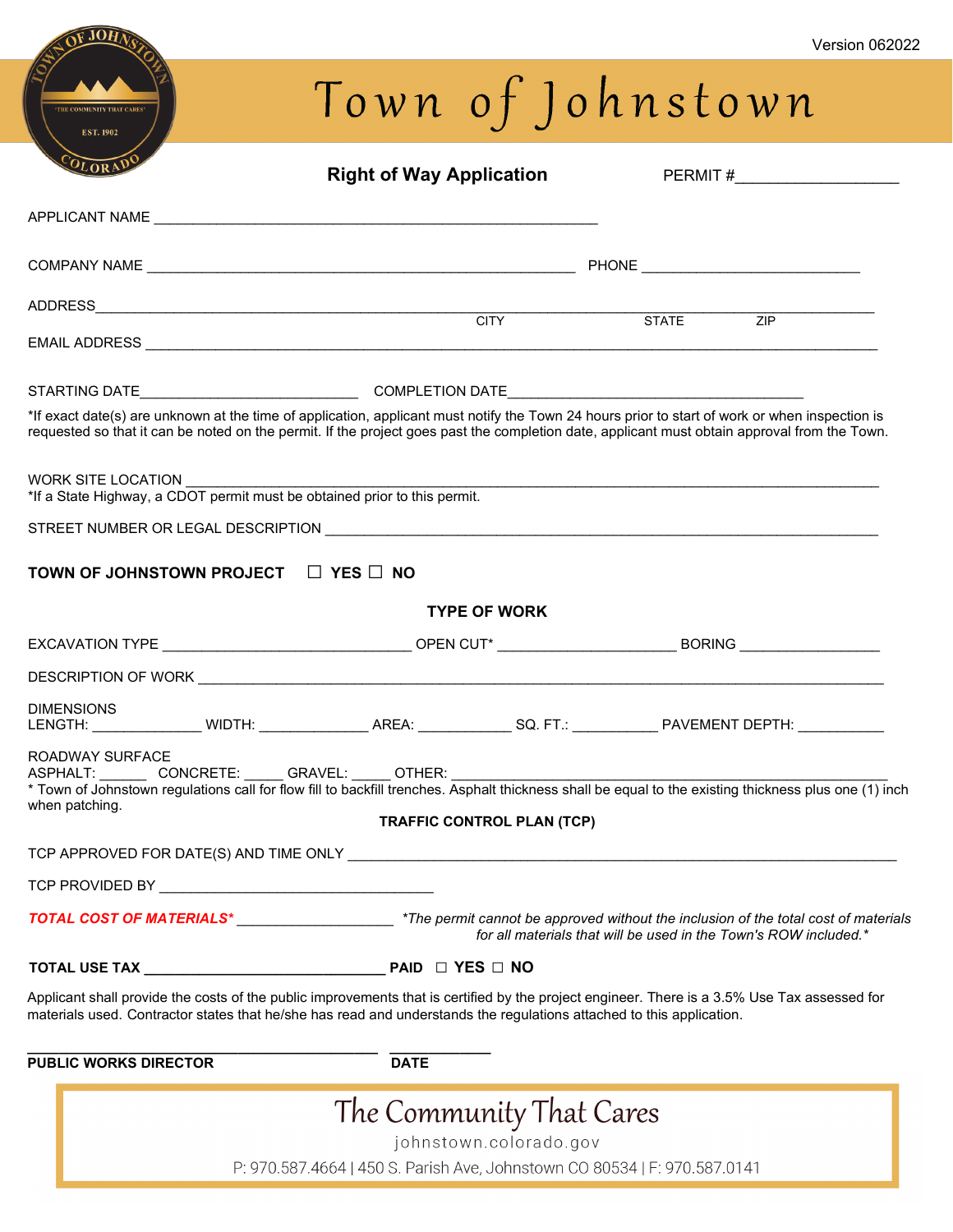#### **TOWN OF JOHNSTOWN RIGHT-OF-WAY WORK PERMIT**

Applicant certifies before signing permit that all the following conditions are understood:

- 1. InaccordancewithTownofJohnstownordinance,anyandallworkdoneonstreets, curb & gutter, and sidewalks requires a right-of-way permit. The Town requires a 10 day notice for approval of the permit.
- 2. Any work done, on a state highway within the limits of the Town of Johnstown, requires botha ColoradoDepartmentofHighwayspermitanda TownofJohnstown right-of-way permit. The COOT permit must be obtained first and presented when applying for the Town's right-of-way permit. TheTownof Johnstownwillnotissue a right-of-way permit without documentation from thestate.
- 3. A copy of the right-of-way permit must be kept on the construction site at all times.
- 4. Allaffectedpropertyownersandresidentsalongwithallemergencyservices and school district; will be notified at least 7 days prior to any road closure under this permit, or 48 hours for a lane closure.
- 5. Approved Certificate of Insurance, orbondequaltothe value ofthework done, is required to be on file with the Town of Johnstown.
- 6. Applicant will call for utility locates before digging.
- 7. Applicantwill callforan inspection 24 hours inadvance. Leavea detailedmessage at 970-534-0247. Do not cover until approved by the Street Superintendent.
- 8. All foregoing provisions have been read and understood and agrees to comply with all Town Ordinances, state laws, and provisions regardingsuch construction and activities pursuant to this permit.